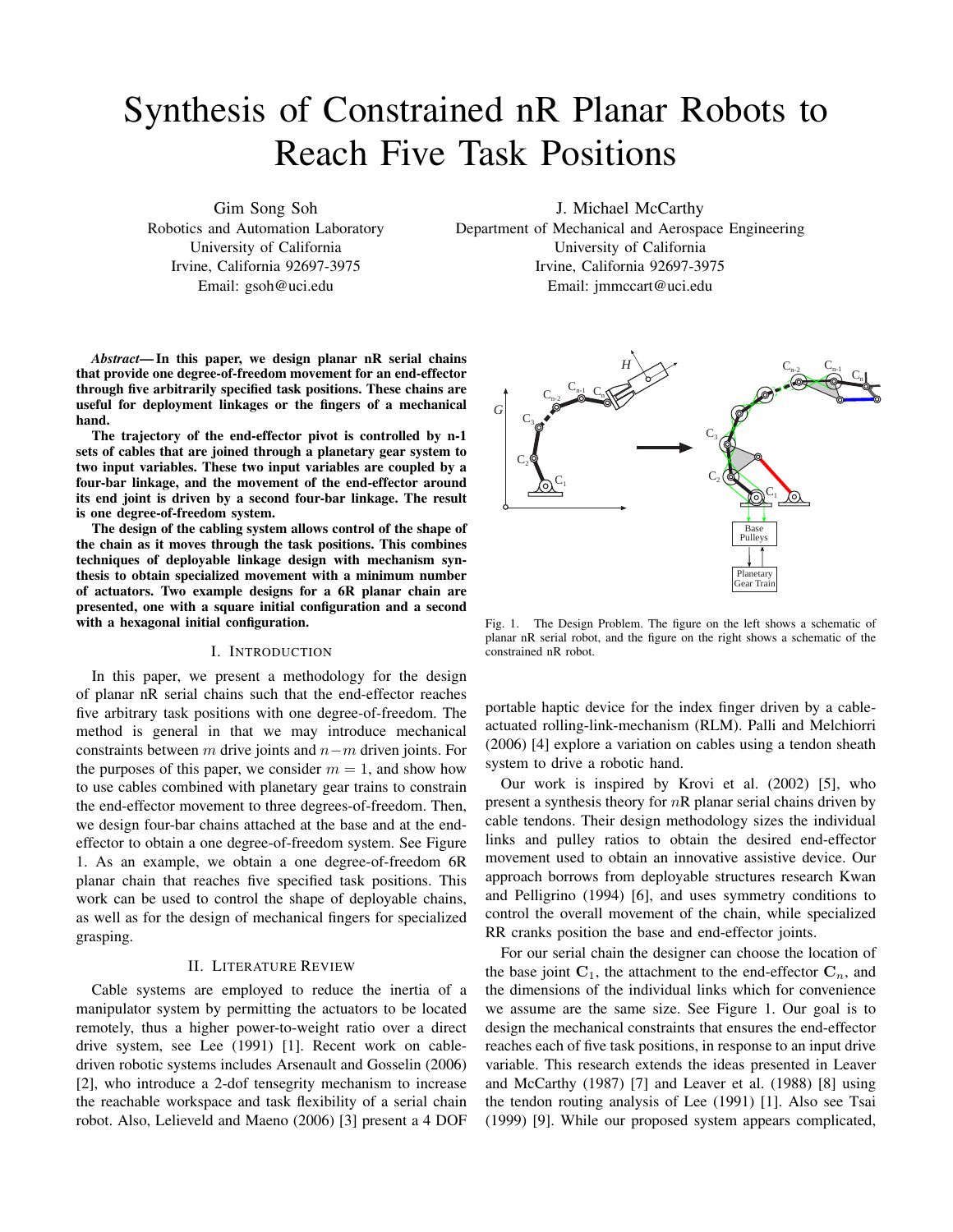it has only one actuator.

## III. THE PLANAR NR SERIAL CHAIN ROBOT

Let the configuration of an nR serial chain be defined by the coordinates  $\mathbf{C}_i = (x_i, y_i), i = 1, \dots, n$  to be each of its revolute joints. See Figure 1. The distances  $a_{i,i+1} = |\mathbf{C}_{i+1} - \mathbf{C}_{i+1}|$  $\mathbf{C}_i$  defined the lengths of each link. Attach a frame  $B_i$  to each of these links so its origin is located at  $C_i$  and its x axis is directed toward  $C_{i+1}$ . The joints  $C_1$  and  $C_n$  are the attachments to the base frame  $F = B<sub>1</sub>$  and the moving frame  $M = B_n$ , respectively, and we assume they are the origins of these frames. The joint angles  $\theta_i$  define the relative rotation about the joints  $C_i$ .

Introduce a world frame  $G$  and task frame  $H$  so the kinematics equations of the nR chain are given by

$$
[D] = [G][Z(\theta_1)][X(a_{12})] \dots [X(a_{n-1,n})[Z(\theta_n)][H], \quad (1)
$$

where  $[Z(\theta_i)]$  and  $[X(a_{i,i+1})]$  are the  $3 \times 3$  homogeneous transforms that represent a rotation about the z-axis by  $\theta_i$ , and a translation along the x-axis by  $a_{i,i+1}$ , repspectively. The transformation  $[G]$  defines the position of the base of the chain relative to the world frame, and  $[H]$  locates the task frame relative to the end-effector frame. The matrix  $[D]$  defines the coordinate transformation from the world frame G to the task frame H.

#### IV. KINEMATICS OF TENDON DRIVEN ROBOTS

The relationship between the rotation of the base pulley and the joint angles in an open-loop chain with  $(k+1)$  links can be described by:

$$
\theta_k^* = \theta_1 \pm \left(\frac{r_{k,2}}{r_k}\right)\theta_2 \pm \dots \left(\frac{r_{k,i}}{r_k}\right)\theta_i \pm \dots \left(\frac{r_{k,k}}{r_k}\right)\theta_k, \quad (2)
$$

where  $\theta_k^*$  denotes the base pulley angle of the  $k^{th}$  tendon,  $\theta_i$  denotes the joint angle of the  $i^{th}$  joint,  $r_{k,i}$  denotes the radius of the pulley of the  $i^{th}$  joint of the  $k^{th}$  tendon, and  $r_k$ denotes the radius of the base pulley of the  $k^{th}$  tendon. The sign of each term,  $\left(\frac{r_{k,i}}{r_{i}}\right)$  $\frac{\partial k_i}{\partial r_k}$ ) $\theta_i$ , in (2) is to be determined by the number of cross-type routing preceding the  $i^{th}$  joint axis. If the number of cross-type routing is even, the sign is positive, else it is negative. See the connection between  $C_1$  and  $C_2$  of Tendon 3 in Figure 2 for an example of cross-type routing. For derivation of this equation, refer to Lee (1991) [1].



Fig. 2. Planar schematic for a three-DOF planar robot with structure matrix (5).

Writing (2) once for each of the tendon routing  $k, k =$  $1, \ldots, n$  for an nR serial robot, yields the following linear transformation in matrix form:

$$
\mathbf{\Theta}^* = [B][R]\mathbf{\Theta}.
$$
 (3)

where  $\mathbf{\Theta}^* = (\theta_1^*, \theta_2^*, \dots, \theta_n^*)^T$  denotes the base pulley angles and  $\mathbf{\Theta} = (\theta_1, \theta_2, \dots, \theta_n)^T$  denotes the joint angles. If we let  $r_{k,j} = r_k, k = 1, \dots, n$  such that all the pulleys have the same diameter, then  $[B][R]$  would be reduced to a lower triangular  $n \times n$  matrix with entries  $+1$  or  $-1$ ,

$$
[B][R] = [B] = \begin{bmatrix} 1 & 0 & 0 & \dots & 0 \\ 1 & \pm 1 & 0 & \dots & 0 \\ \vdots & \vdots & \vdots & \dots & \vdots \\ 1 & \pm 1 & \pm 1 & \dots & \pm 1 \end{bmatrix}.
$$
 (4)

The matrix  $[B]$  is known as the structure matrix, Lee (1991) [1]. It describes how the tendons are routed. The matrix  $[R]$  is a diagonal scaling matrix with elements representing the ratio of the radii of the  $i$ -th joint pulley to the  $i$ -th base pulley. In this paper, we size the pulleys to be of equal lengths such that this matrix is the identity.

We illustrate with an example on constructing the tendons of a 3R serial robot from the structure matrix. Suppose the structure matrix,  $|B|$  is defined to be

$$
[B] = \begin{bmatrix} 1 & 0 & 0 \\ 1 & 1 & 0 \\ 1 & -1 & -1 \end{bmatrix} . \tag{5}
$$

Each columns of the matrix  $[B]$  corresponds to the routing prior to the joint pivots, and each row represent an independent tendon drive. The element in the first row is always  $+1$  since we are driving the fixed pivot  $C_1$  directly with  $\theta_1^*$ . For the second row, it represent a parallel-type routing between the moving pivot  $C_2$  and fix pivot  $C_1$  since the sign of the second element remains unchanged. For the last row, the second element changes sign, we get a cross-type between the moving pivot  $C_2$  and fix pivot  $C_1$ . Also, the sign remains unchanged after the second element, parallel-type follows between the moving pivot  $C_3$  and  $C_2$ . See Figure 2 for the planar schematic for the structure matrix (5).

#### V. SCHEMATIC OF A CONSTRAIN NR PLANAR ROBOT

The schematic of a constrain nR Planar Robot consists of a nR serial chain,  $N-1$  tendons, a planetary gear train, and two RR chains. See Figure 3. Our goal is to use the  $N-1$  tendons, a planetary gear train, and two RR chains to mechanically constrain a specified nR serial chain that reaches five task position to one degree-of-freedom. The  $N-1$  base pulleys were connected to the  $N - 1$  tendons to group the actuation point to the base for easy attachment to a planetary gear train.

The specified nR serial chain have n degrees of freedom. The attachment of the  $N-1$  tendons to the nR serial chain does not change the system degrees of freedom, but it allows the control of the first  $n - 1$  joint angles from the base independently. If we add a planetary gear train to couple the various  $n - 1$  base pulleys as shown in Figure 5, we are able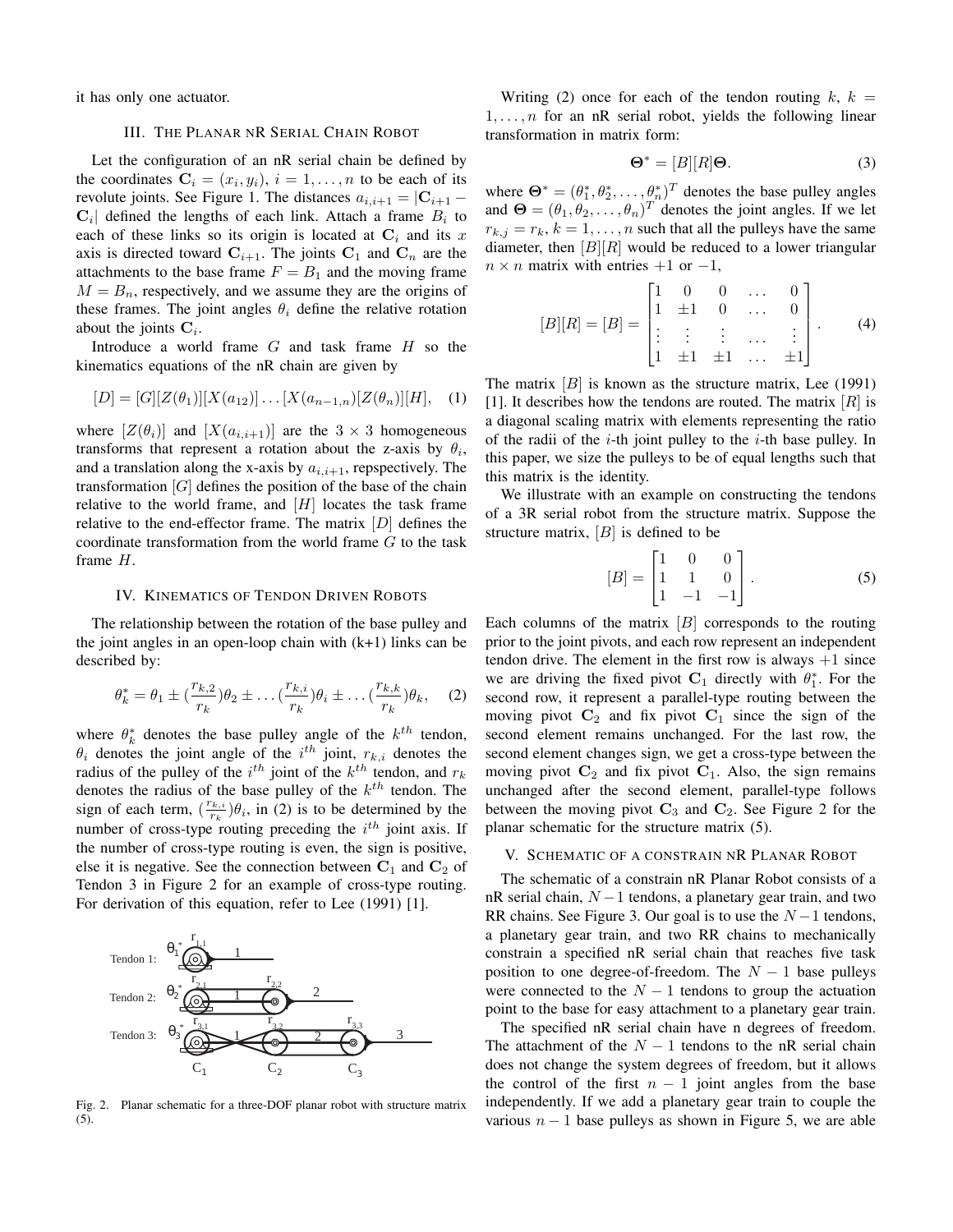

Fig. 3. Schematic for a constrain nR Planar Robot driven by cables, mechanically constraint by planetary gear train and RR cranks.

to reduce the tendon driven robot to a three degree-of-freedom system. Two RR constraints were then added to obtain a one degree-of-freedom system. The first RR chain serves to couple the planetary gear train inputs  $\tau_1$  and  $\tau_2$  together, and the purpose of the second RR chain is to couple the *n*th joint,  $\theta_n$ , to  $\tau_2$  and hence  $\tau_1$ .

As shown in Figure 3, if we denote  $\tau_1$  as the input that drive the first joint angle, we can see that  $\tau_2$  is related to the input  $\tau_1$  through the four bar linkage formed from the attachment of an RR constraint to the second link. The planetary gear train was designed in such a way that it impose symmetry condition on the joint angles so that  $\theta_2 = \theta_3 = \cdots = \theta_{n-1} = \tau_2$ . Hence  $\tau_2$  get reflected through the tendons to serve as the input to the floating four bar linkage from the RR attachment between the end-effector and the  $(n - 2)$ th link. The output from this floating four-bar linkage is the joint angle  $\theta_n$ . In other words, if we drive the system with input  $\tau_1$ ,  $\tau_2$  and  $\theta_n$  will be driven by the input  $\tau_1$  through the mechanical coupling of the planetary gear train, and the two RR constraints.

## VI. THE COUPLING BETWEEN JOINT ANGLES AND INPUTS

The desired coupling between joint angles, Θ, and the inputs, Γ, of a nR serial chain can be described by matrix [A] as follows,

$$
\Theta = [A]\Gamma. \tag{6}
$$

Our goal here is to constrain the nR serial chain to a three degree-of-freedom system first using tendons and a planetary gear train before we add RR chainss to constrain it to one degree-of-freedom. Hence  $\Gamma = (\tau_1, \tau_2)^T$  in particular if we ignore  $\theta_n$  for now. The desired coupling between the inputs and the joint angles for a nR serial planar robot can be obtained by specifying the tendon routing, the size of the base pulleys, and the transmission coupling the input to the base pulleys. This is equivalent to selecting the matrices  $[B]$ ,  $[S]$ , and  $[C]$  so we obtain the desired coupling matrix [A] in the relation

$$
[A] = [B]^{-1}[S][C]. \tag{7}
$$

 $[B]$  is a matrix that describes the relationship between the relative joint angles and the rotation of the base pulleys, see  $(3)$ .  $[S]$  is a diagonal matrix that scales the sum of the row elements of matrix  $[C]$  to unity. This matrix was included to account for the effects of changing the size of the base pulleys and is the ratio of the  $i^{th}$  base pulley to the  $i^{th}$  joint pulley. [C] is a matrix that describes the relationship between the rotation of the base pulleys to the inputs of the transmission system.

#### VII. THE TRANSMISSION SYSTEM

The transmission that couples the nR serial robot is composed of two stages. The bottom stage connects the controlled inputs to the base pulleys using simple and planetary gear trains and the top stage connects the base pulleys to the joint pulleys using tendons.

The relationship between the inputs,  $\Gamma$  and the base pulley rotations Θ<sup>∗</sup> , which defines the bottom stage of the transmission is given by:

$$
\Theta^* = [C]\Gamma. \tag{8}
$$

The matrix  $[C]$  is called the mechanical coupling matrix. Its elements determine the gear train design which couples the inputs to the tendon drive pulleys. In this paper, our goal is to first design a transmission system that couples the nR serial chain to three degree-of-freedom, and then design two RR cranks to constraint the system to one degree-of-freedom. The equation relating the base pulley rotation,  $\theta_i^*$  to the inputs at the transmission  $\tau_1$  and  $\tau_2$  is:

$$
\theta_i^* = c_i \tau_1 + d_i \tau_2. \tag{9}
$$

Three cases exist for (9). They correspond to a simple gear train if either  $c_i$  or  $d_i = 0$ , a planetary gear train if both  $c_i$  and  $d_i$  are non-zero, and un-driveable if both  $c_i$  and  $d_i$  are zero. An example of a planetary gear train with sum of  $c_i = 1$  and  $d_i = 3$  is as shown in Figure 4.



Fig. 4. Planetary Gear Train

#### VIII. NR CHAIN DESIGN METHODOLOGY

Our design of constraining nR robots using tendon, planetary gear train and RR chainss to reach five specified task positions proceed in three steps. The following describes the design process.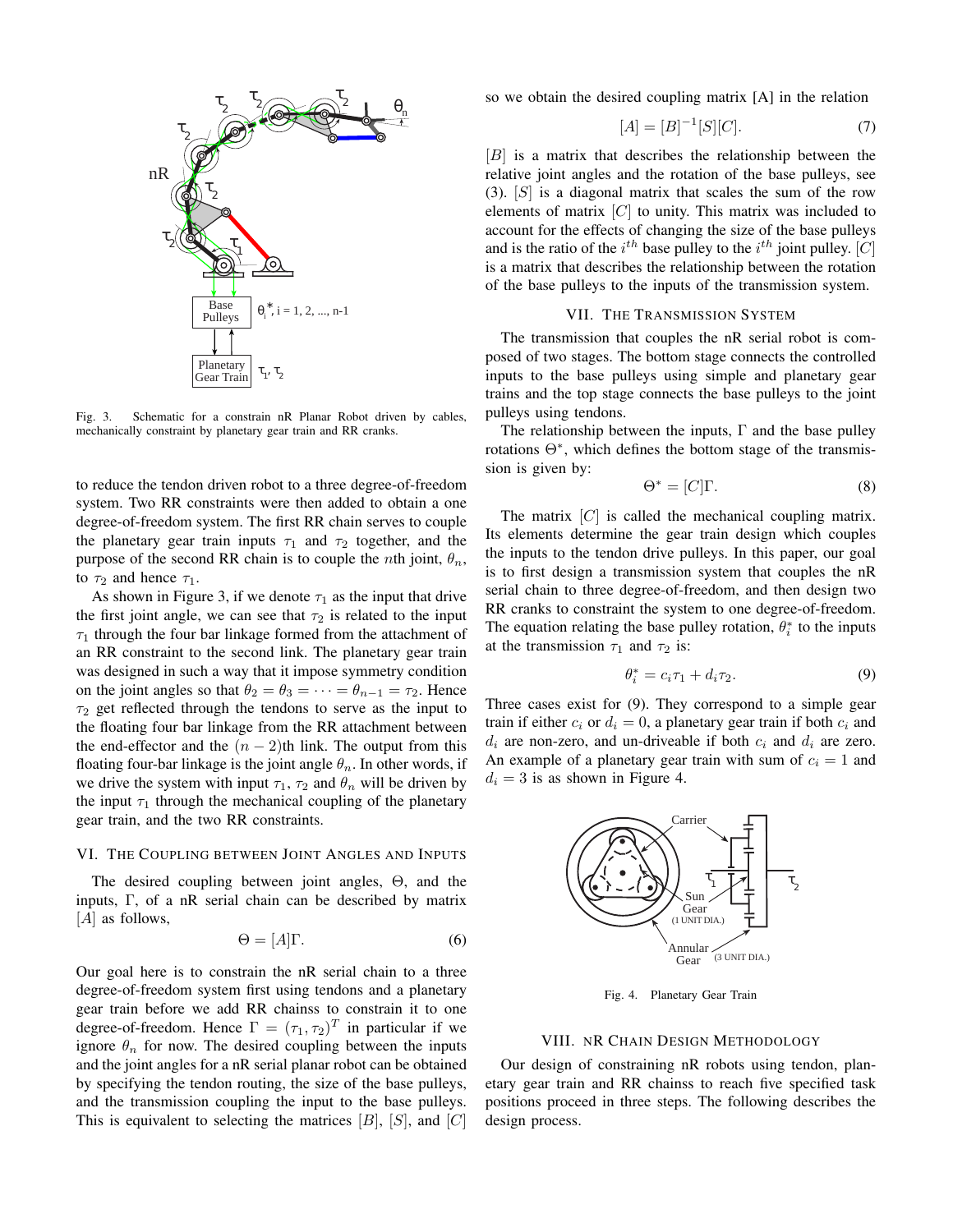*A. Step 1 - Solving the Inverse Kinematics of the nR Serial Chain*

Given five task positions  $[T_j]$ ,  $j = 1, \ldots, 5$  of the endeffector of the nR chain, we seek to solve the equations

$$
[D] = [T_j], \quad j = 1, \dots, 5,
$$
 (10)

to determine the joint parameter vectors  $\Theta_i$  $(\theta_{1,j}, \theta_{2,j}, \dots, \theta_{n,j})^T$ , where  $\theta_{i,j}$  represents the  $i^{th}$  joint angle at the  $j<sup>th</sup>$  position. Because there are three independent constraints in this equation, we have free parameters when  $n > 3$ . In what follows, we show how to use these free parameters to facilitate the design of mechanical constraints on the joint movement so the end-effector moves smoothly through the five task positions.

In the design of serial chain robots, it is convenient to have near equal length links to reduce the size of workspace holes. For this reason, we assume that the link dimensions of our nR planar robot satisfy the relationship

$$
a_{12} = a_{23} = \dots = a_{n-1,n} = l. \tag{11}
$$

This reduces the specification of the nR robot to the location of the base joint  $C_1$  in G, and the end-effector joint  $C_n$  relative to the task frame  $H$ . In this paper, we take the task frame  $H$ to be the identity matrix to simplify the problem even more. The designer is free to chose the location of the base joint  $C_1$ and the link dimensions l.

We define the input crank joint angle to be,

$$
\theta_{1,j} = \sigma_j, \quad j = 1, \dots, 5,
$$
 (12)

and if the planar nR robot has  $n > 3$  joints, then we impose a symmetry condition

$$
\theta_{2,j} = \theta_{3,j} = \dots = \theta_{n-1,j} = \lambda_j, \quad j = 1, \dots, 5,
$$
 (13)

in order to obtain a unique solution to the inverse kinematics equations.

### *B. Step 2 - Designing of a planetary gear train*

The second step of our design methodology consists of designing a two-degree-of-freedom planetary gear train to drive the base pulleys to achieve the symmetry conditions listed in (13). Note that we ignore the degree of freedom of the  $n^{th}$  joint at this stage. The gear train controls the shape of the chain through the two inputs. Proper selection of the routing of the tendons from their joints to their base pulley can simplify gear train design. We now generalize the routing of the  $n-1$  tendon such that we only require a planetary gear train with inputs  $\tau_1$  and  $\tau_2$  to drive the first  $n-1$  joint angles. Consider the following  $(n - 1) \times 2$  desired coupling matrix

$$
[A] = \begin{bmatrix} 1 & 0 \\ 0 & 1 \\ \vdots & \vdots \\ 0 & 1 \end{bmatrix} .
$$
 (14)

If we chose the  $(n - 1) \times (n - 1)$  structure matrix [B] with elements such that starting from the second column, we have +1 on the even columns and -1 on the odd columns to get the following lower triangular matrix,

$$
[B] = \begin{bmatrix} 1 & 0 & 0 & 0 & 0 & \dots & 0 \\ 1 & 1 & 0 & 0 & 0 & \dots & 0 \\ 1 & 1 & -1 & 0 & 0 & \dots & 0 \\ 1 & 1 & -1 & 1 & 0 & \dots & 0 \\ 1 & 1 & -1 & 1 & -1 & \dots & 0 \\ \vdots & \vdots & \vdots & \vdots & \vdots & \dots & \vdots \\ 1 & 1 & -1 & 1 & -1 & \dots & \pm 1 \end{bmatrix}.
$$
 (15)

Refer to Figure 7 and 8 for a graph and schematic representation of such a routing system. Using (7), we get

$$
[B][A] = [S][C] = \begin{bmatrix} 1 & 0 \\ 1 & 1 \\ 1 & 0 \\ 1 & 1 \\ 1 & 0 \\ \vdots & \vdots \\ c_{n-1,1} & c_{n-1,2} \end{bmatrix} .
$$
 (16)

If we introduce a  $(n - 1) \times (n - 1)$  diagonal scaling matrix,

$$
[S] = \begin{bmatrix} 1 & 0 & 0 & 0 & \dots & 0 \\ 0 & 2 & 0 & 0 & \dots & 0 \\ 0 & 0 & 1 & 0 & \dots & 0 \\ 0 & 0 & 0 & 2 & \dots & 0 \\ \vdots & \vdots & \vdots & \vdots & \dots & \vdots \\ 0 & 0 & 0 & 0 & \dots & s_{n-1} \end{bmatrix}, \quad (17)
$$

with element  $s_{n-1} = 1$  if n is even, and  $s_{n-1} = 2$  if n is odd. It would result in a mechanical coupling matrix  $[C]$ , with row elements adding to unity, of the form

$$
[C] = \begin{bmatrix} 1 & 0 \\ \frac{1}{2} & \frac{1}{2} \\ 1 & 0 \\ \frac{1}{2} & \frac{1}{2} \\ 1 & 0 \\ \vdots & \vdots \\ c_{n-1,1} & c_{n-1,2} \end{bmatrix} .
$$
 (18)

Note that the rows of matrix  $[C]$  consists of elements  $(1, 0)$  at odd rows and  $(\frac{1}{2}, \frac{1}{2})$  at even rows. The values at the last row would depend on if n-1 is odd or even. Because of this special alternating structure, we only require a two degree-of-freedom planetary gear train to drive the n-1 tendon base pulleys.

The mechanical coupling matrix  $[C]$  indicates that the planetary gear train used should have the property such that  $\tau_1$  drives odd base joints, and  $\tau_1$  and  $\tau_2$  drives even base joints. A planetary gear train that fits this characteristic would be a bevel gear differential since an ordinary planetary gear train would result in a locked state. Also, the scaling matrix indicates that the ratio of the even  $k^{th}$  base pulley to the even  $k^{th}$  joint pulley is 1 to 2. See Figure 5 and Figure 6 for an example of such a bevel gear differential and tendon routing on a 6R planar robot.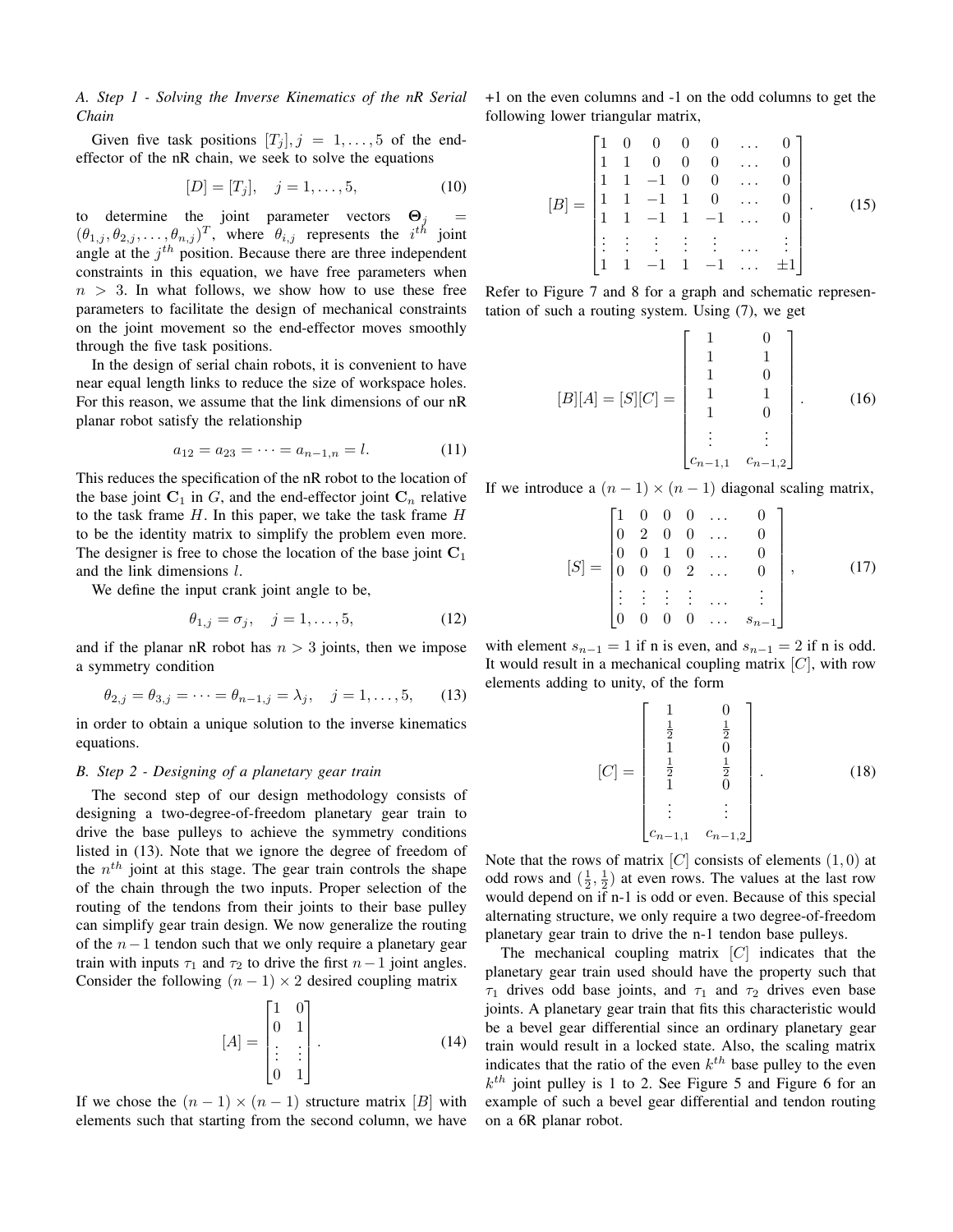

Fig. 5. Planetary Gear Train for a 6R Planar serial Robot



Fig. 6. Tendon Routing for a 6R Planar Robot

## *C. Step 3 - Synthesis of an RR Drive Crank*

The last step of our design methodology consists of sizing two RR chainss that constrains the nR robot to one degree-offreedom. Figure 7 and 8 shows how we can systematically attach two RR chainss to constraint the three degree-offreedom nR cable driven robot to one degree-of-freedom. In this section, we expand the RR synthesis equations, Sandor and Erdman (1984) [10] and McCarthy (2000) [11], to apply to this situation.

Let  $[B_{k-2,j}]$  be five position of the  $(k-2)$ th moving link, and  $[B_{k,j}]$  be the five positions of the kth moving link measured in a world frame  $F, j = 1, \ldots, 5$ . Let g be the coordinates of the R-joint attached to the  $(k - 2)$ th link measured in the link frame  $B_{k-2}$ , see Figure 9. Similarly, let w be the coordinates of the other R-joint measured in the link frame  $B_k$ . The five positions of these points as the two moving bodies move between the task configurations are given by

$$
\mathbf{G}^j = [B_{k-2,j}] \mathbf{g} \quad \text{and} \quad \mathbf{W}^j = [B_{k,j}] \mathbf{w} \tag{19}
$$

Now, introduce the relative displacements  $[R_{1j}]$  $[B_{k-2,j}][B_{k-2,1}]^{-1}$  and  $[S_{1j}] = [B_{k,j}][B_{k,1}]^{-1}$ , so these equations become

$$
\mathbf{G}^j = [R_{1j}]\mathbf{G}^1 \quad \text{and} \quad \mathbf{W}^j = [S_{1j}]\mathbf{W}^1 \tag{20}
$$

where  $[R_{11}] = [S_{11}] = [I]$  are the identity transformations.

The point  $G^j$  and  $W^j$  define the ends of a rigid link of length  $R$ , therefore we have the constraint equations

$$
([S_{1j}]\mathbf{W}^1 - [R_{1j}]\mathbf{G}^1) \cdot ([S_{1j}]\mathbf{W}^1 - [R_{1j}]\mathbf{G}^1) = R^2 \quad (21)
$$



Fig. 7. This shows the graph representation of mechanically constrained serial chain. Each link is represented as a node and each R joint as an edge. Parallel type routing is denoted by a double-line edge and cross type routing is denoted by a heavy edge.

These five equations can be solved to determine the five design parameters of the RR constraint,  $G^1 = (u, v, 1)$ ,  $W^1 = (x, y, 1)$  and R. We will refer to these equations as the *synthesis equations* for the RR link.

To solve the synthesis equations, it is convenient to introduce the displacements  $[D_{1i}]$ =  $[R_{1j}]^{-1}[S_{1j}] = [B_{k-2,1}][B_{k-2,j}]^{-1}[B_{k,j}][B_{k,1}]^{-1}$ , so these equations become

$$
([D_{1j}]\mathbf{W}^1 - \mathbf{G}^1) \cdot ([D_{1j}]\mathbf{W}^1 - \mathbf{G}^1) = R^2 \tag{22}
$$

which is the usual form of the synthesis equations for the RR crank in a planar four-bar linkage, see McCarthy (2000)[11]. Subtract the first of these equations from the remaining to cancel  $R^2$  and the square terms in the variables u, v and  $x, y$ . The resulting four bilinear equations can be solved algebraically, or numerically using something equivalent to *Mathematica's* Nsolve function to obtain the desired pivots.

The RR chain imposes a constraint on the value of  $\tau_2$  as a function of  $\tau_1$  given by

$$
\tau_2 = \arctan(\frac{b\sin\psi - a\sin\tau_1}{g + b\cos\psi - a\cos\tau_1}) + \beta,\qquad(23)
$$

where  $\beta$  is the joint angle between pivots  $C_2W_1$  and  $C_2C_3$ ,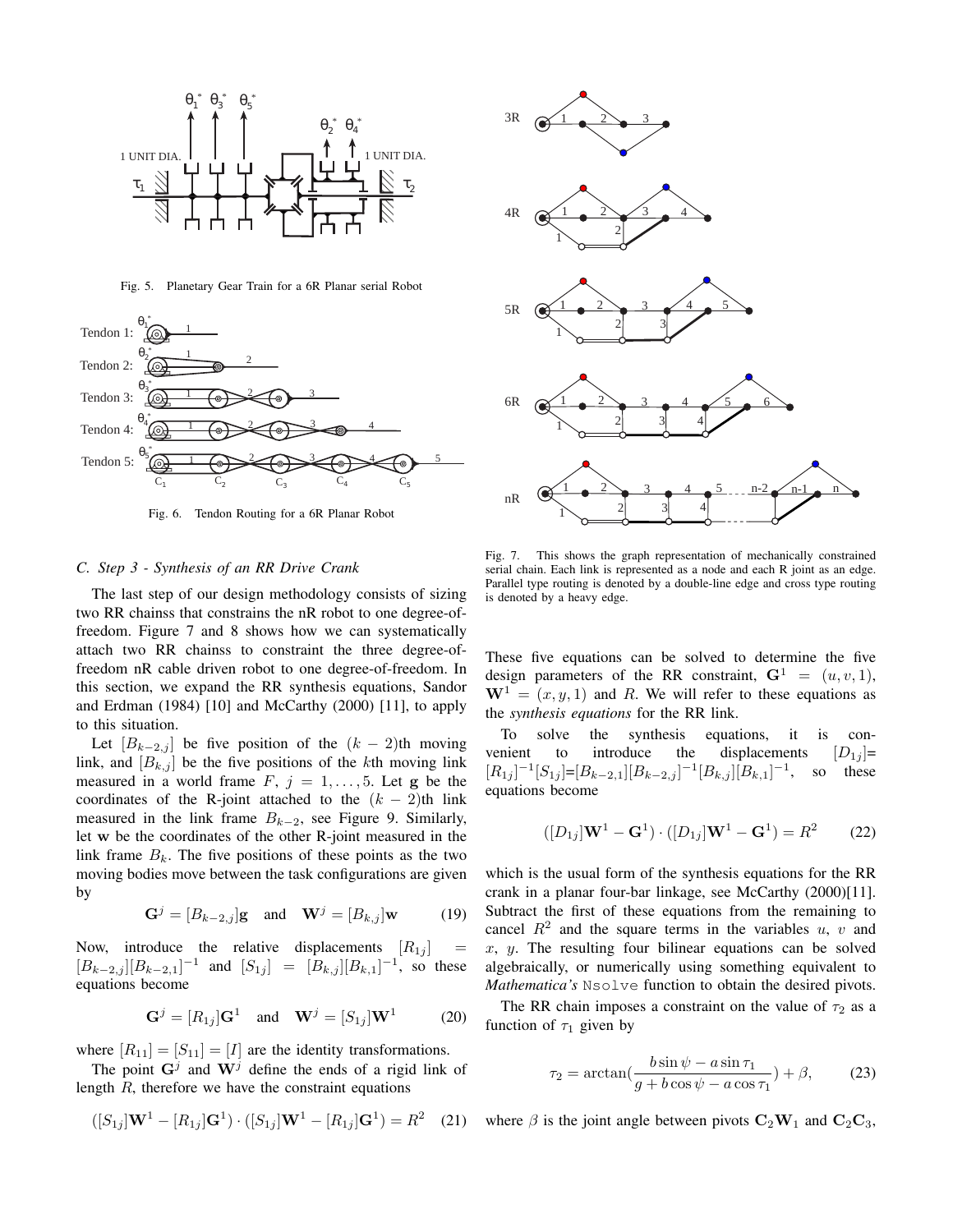

Fig. 8. This shows the kinematic structure of mechanically constrained serial chain. The matrix on the right is the structure matrix  $[B]$ , which describes how the tendons are routed. This show that the structure extends to any length of nR robot

and

$$
\psi = \arctan\left(\frac{B}{A}\right) \pm \arccos\left(\frac{C}{\sqrt{A^2 + B^2}}\right)
$$
  
\n
$$
A = 2ab\cos\tau_1 - 2gb
$$
  
\n
$$
B = 2ab\sin\tau_1
$$
  
\n
$$
C = g^2 + b^2 + a^2 - h^2 - 2ag\cos\tau_1.
$$
 (24)

 $a, b, g$  and h are the lengths of link  $C_1C_2$ ,  $G_1W_1$ ,  $C_1G_1$  and  $C_2W_1$  respectively, and  $\psi$  is the angle of the driven crank b. See Figure 9 for the various notation.

### IX. CONFIGURATION ANALYSIS

In order to evaluate and animate the movement of these linkage systems, we must analyze the system to determine its configuration for each value of the input angle  $\theta_1$ . Figure 9



Fig. 9. This shows our conventions for the analysis of a mechanically constrained nR planar robot

TABLE I FIVE TASK POSITIONS FOR THE END-EFFECTOR OF THE PLANAR 6R ROBOT WITH A SQUARE INITIAL CONFIGURATION

| Task | $Position(\phi, x, y)$              |
|------|-------------------------------------|
|      | $(0^{\circ}, 0, -1)$                |
| 2    | $\overline{(-39^{\circ}, 0.25, 2)}$ |
| 3    | $\overline{-61^{\circ}, 0.8, 2.35}$ |
|      | $-94^{\circ}, 1.75, 2.3)$           |
|      | $(-117^{\circ}, 2.25, 2.1)$         |

bar linkages. Our approach uses the analysis procedure of four bar linkages from McCarthy (2000) [11]. Starting from frame K, we solve for  $W_1$  for a given  $\theta_1$ . Then, we calculate the coupler angle and hence the joint angle  $\theta_2$  using (23). This joint angle value gets transmitted to the rest of the n-2 joints to drive the link  $C_{n-1}G_n$ . Next, we analyze the second four bar linkage in frame  $B_{n-1}$  to complete the analysis. The result is a complete analysis of the mechanically constrained nR planar robot.

#### X. DESIGN OF A 6R PLANAR CHAIN

We illustrate how the design methodology can be used to control the shape of the deployable chain with two examples on a 6R planar robot, one with a square initial configuration and a second with a hexagonal initial configuration.

## *A. Example with a square initial configuration*

Let the task positions of the planar robot in Table I be represented by  $[T_i]$ ,  $j = 1, \ldots, 5$ . These positions represent the movement of the manipulator of the 6R planar robot from a square folded state to its extended state. The forward kinematics of the 6R serial chain is given by

$$
[D] = [G][Z(\theta_1)][X(a_{12})] \dots [X(a_{56})[Z(\theta_6)][H]. \tag{25}
$$

To solve for the inverse kinematics of the 6R chain, we select  $C_1 = (0, 0)$  such that [G] becomes the identity [I], and the link dimensions of the 6R chain  $a_{12} = a_{23} = a_{34} = a_{45} =$  $a_{56} = 1m$ . In addition, we assume [H] to be the identity [I],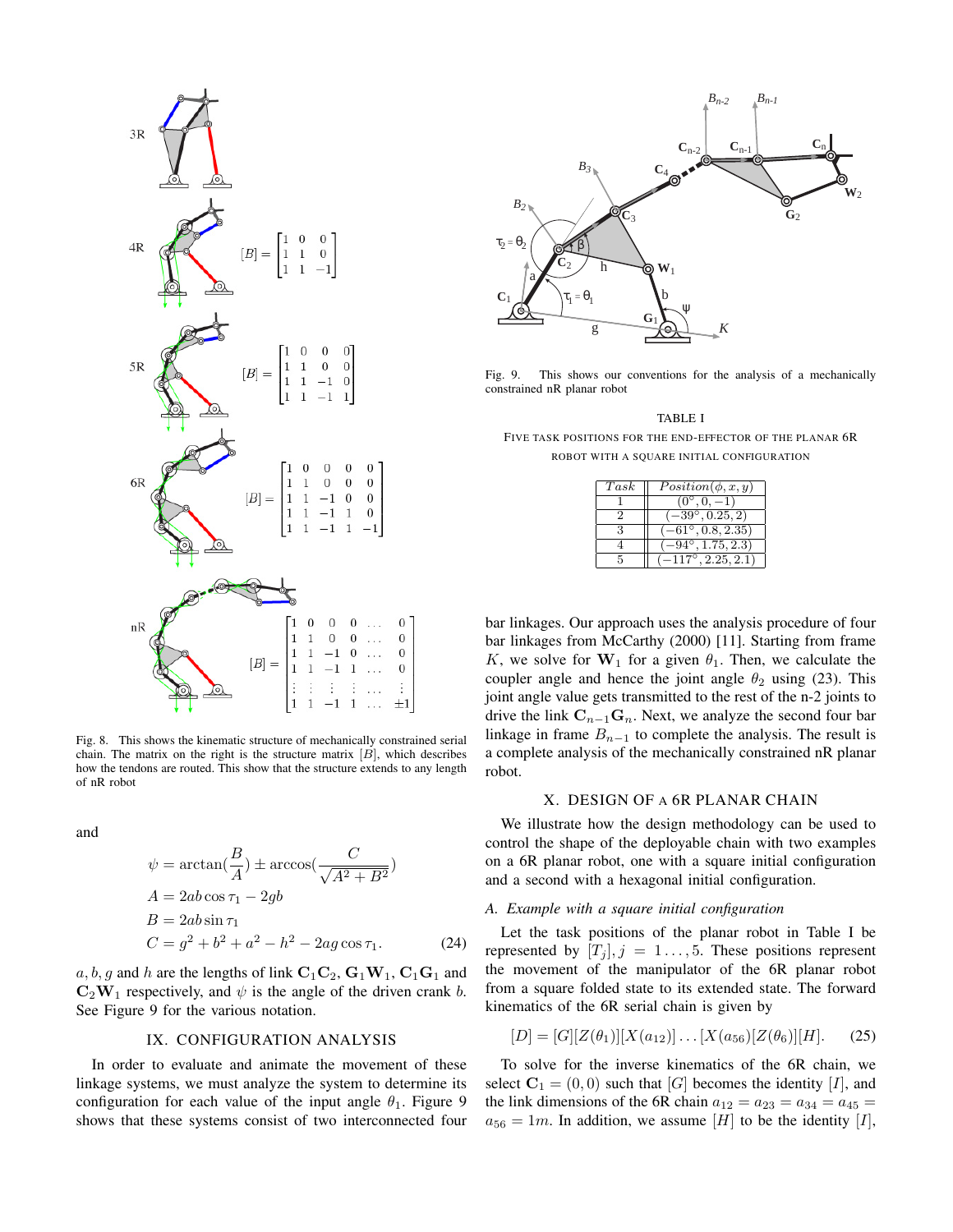#### TABLE II

INVERSE KINEMATICS OF THE 6R CHAIN AT EACH TASK POSITIONS WITH A SQUARE INITIAL CONFIGURATION

| Task |                  |                  | $\sigma_{6,j}$   |
|------|------------------|------------------|------------------|
|      | $270^{\circ}$    | $-90^\circ$      | $90^{\circ}$     |
|      | $181.26^\circ$   | $-49.19^\circ$   | $-23.49^{\circ}$ |
|      | $159.75^\circ$   | $-44.28^{\circ}$ | $-43.65^{\circ}$ |
|      | $132.50^{\circ}$ | $-39.88^\circ$   | $-66.97^\circ$   |
|      | $118.62^\circ$   | $-37.80^\circ$   | $-84.43^{\circ}$ |

TABLE III SOLUTION OF  $G_1W_1$  with a square initial configuration

| Pivots | $G_1$                          | W.                             |
|--------|--------------------------------|--------------------------------|
|        | (0,0)                          | $(0, -1)$                      |
|        | (0.557, 0.134)                 | $(0.888, -0.223)$              |
|        | $(0.61 - 0.68i, 0.51 + 0.62i)$ | $(1.17 - 0.64i, 0.37 + 0.17i)$ |
|        | $(0.61 + 0.68i, 0.51 - 0.62i)$ | $(1.17 + 0.64i, 0.37 - 0.17i)$ |

and apply symmetry conditions such that the joint angles at each of the task position,  $\theta_{2,j} = \theta_{3,j} = \cdots = \theta_{5,j} = \lambda_j$ ,  $j =$ 1, ..., 5. Also, if we let  $\theta_{1,j} = \sigma_j$ ,  $j = 1, \ldots, 5$ , we are able to solve for  $\sigma_j$ ,  $\lambda_j$ , and  $\theta_{6,j}$  at each of the task positions by equating the forward kinematics equation (25) with the task  $[T_i], j = 1 \ldots, 5$ . See Table II.

Once we solve the inverse kinematics, the positions of its links  $B_{1,j}, B_{2,j}, \ldots, B_{6,j}, j = 1, \ldots, 5$  in each of the task positions can be determined. This means that we can identify five positions  $[T_j^{B_2}]$ ,  $j = 1, \ldots, 5$ , when the end-effector is in each of the specified task positions. These five positions become our task positions in computing the RR chain  $G_1W_1$ using (22) to constrain  $B_2$  to ground. Note that since  $B_0$  is the ground,  $[D_{1j}]$  reduces to  $[B_{2,j}][B_{2,1}]^{-1}$ ,  $j = 1, ..., 5$ .

Similarly, we compute the RR chain  $\mathbf{G}_2 \mathbf{W}_2$  using (22) with  $[D_{1j}] = [B_{4,1}][B_{4,j}]^{-1}[B_{6,j}][B_{6,1}]^{-1}.$ 

We used this synthesis methodology and the five task positions listed in Table I to compute the pivots of the RR

SOLUTION OF  $\mathbf{G}_2\mathbf{W}_2$  with a square initial configuration

| Pivots | $\mathbf{G}_2$              | W۰                |
|--------|-----------------------------|-------------------|
|        | (0,0)                       |                   |
|        | $(0.239, -0.639)$           | $(0.097, -1.063)$ |
|        | $\left(1.772,-0.298\right)$ | $(0.506, -1.272)$ |
|        | (3.962, 17.757)             | $(0.243, -0.812)$ |

#### TABLE V

FIVE TASK POSITIONS FOR THE END-EFFECTOR OF THE PLANAR 6R ROBOT WITH A HEXAGON INITIAL CONFIGURATION

| Task | $Position(\phi, x, y)$           |
|------|----------------------------------|
|      | $(0^{\circ})$<br>$-1.0)$         |
|      | $-39^{\circ}$ , $-0.15, 2)$      |
|      | $-61^{\circ}, 0.8, 2.35)$        |
|      | $(-94^{\circ}, 1.75, 2.3)$       |
|      | $-117^\circ$ , $2.25, 2.1^\circ$ |



Fig. 10. This mechanically constrained 6R chain guides the end effector through five specified task positions with a square initial configuration

chains. We obtained two real solutions for  $G_1W_1$ , and four real solutions for  $\mathbf{G}_2 \mathbf{W}_2$ , which result in one of the existing link for each case. Table III, and IV show the solution of the various possible pivots. The required transmission design and tendon routing is shown in Figure 5 and 6 respectively.

We follow the analysis procedure described in IX to animate the movement of the constrained 6R robot. See Figure 10.

#### *B. Example with a hexagon initial configuration*

We follow the procedure described in the earlier section to constrain the 6R chain with a hexagon initial configuration to one degree-of-freedom. Table V represents the movement of the manipulator of the 6R planar robot from a hexagon folded